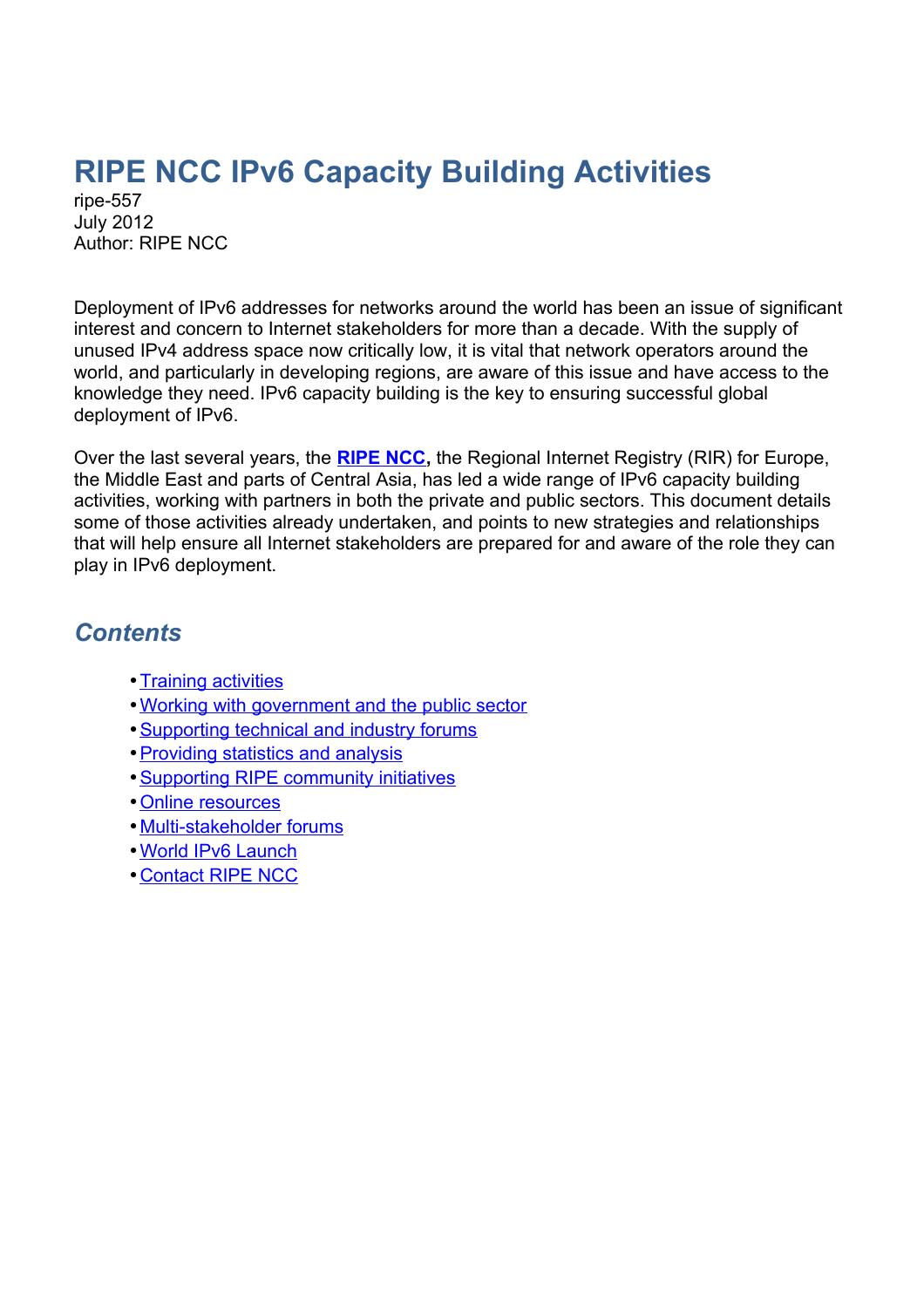## <span id="page-1-1"></span>*Training activities*

Hands-on training and education is the most significant element in ensuring the successful and widespread deployment of IPv6. The RIPE NCC has provided financial, administrative and technical support to a number of programs, cooperating with its members, the RIPE community, governments and regional groups.

The **[IPv6 Roadshow](http://www.menog.net/IPv6-roadshow)** is an initiative from the Middle East Network Operators Group (MENOG) and the RIPE NCC that brings together international technical trainers and local government and enterprise network operators for 3-5 day practical workshops. Launched in 2010 and delivered to public sector participants free of charge, 11 IPv6 Roadshow events have been held in eight countries throughout the Middle East, with plans for further events throughout 2012-2013. They build on the IPv6 workshops that the RIPE NCC has been delivering as part of MENOG meetings since the initial event in 2008 (held alongside the RIPE 57 Meeting). The RIPE NCC is also investigating opportunities to launch an IPv6 Roadshow program in the Commonwealth of Independent States (CIS) region.

In addition, the RIPE NCC is coordinating with technical experts and trainers in several regions to roll out a **"Train the Trainer"** program. This will prepare teams of local trainers to spread the technical knowledge required to build and operate IPv6 networks far beyond what might be achieved by the RIPE NCC alone.

Meanwhile, **RIPE NCC Training Services** has been delivering a dedicated [IPv6 For LIRs](https://www.ripe.net/lir-services/training/courses/ipv6) course since 2009, free for RIPE NCC members. Over 100 courses have been delivered to more than 2,000 technical and administrative staff.

Members of RIPE NCC staff also conduct outreach to universities in the RIPE NCC service region, helping to ensure that tertiary courses are incorporating the latest developments in policy and technology.

#### <span id="page-1-0"></span>*Working with government and the public sector*

Government and public sector institutions have a key role to play in promoting the adoption of IPv6, and governments around the world have adopted a range of strategies and programs. The RIPE NCC has been proactive in bringing together representatives from government, the Internet technical community, regulators and law enforcement agencies in a several fora.

**[RIPE NCC Roundtable Meetings for Governments and Regulators](https://www.ripe.net/ripe/meetings/roundtable)** have been held regularly since 2005, providing governments with an invite-only session for information sharing on issues including IPv6 deployment. Government and public sector staff who would like to take part in future RIPE NCC Roundtable Meetings are invited to send an email to  [roundtable@ripe. net.](mailto:roundtable@ripe.net)

The **[RIPE Cooperation Working Group](https://www.ripe.net/ripe/groups/wg/coop)** provides an open forum to explore governmentrelated issues further, and has regularly included presentations from government participants on their national IPv6 strategies. The Cooperation Working Group holds discussions on an open, publicly archived mailing list and meets at each RIPE Meeting.

In addition, the RIPE NCC has provided technical advice and expertise to government-led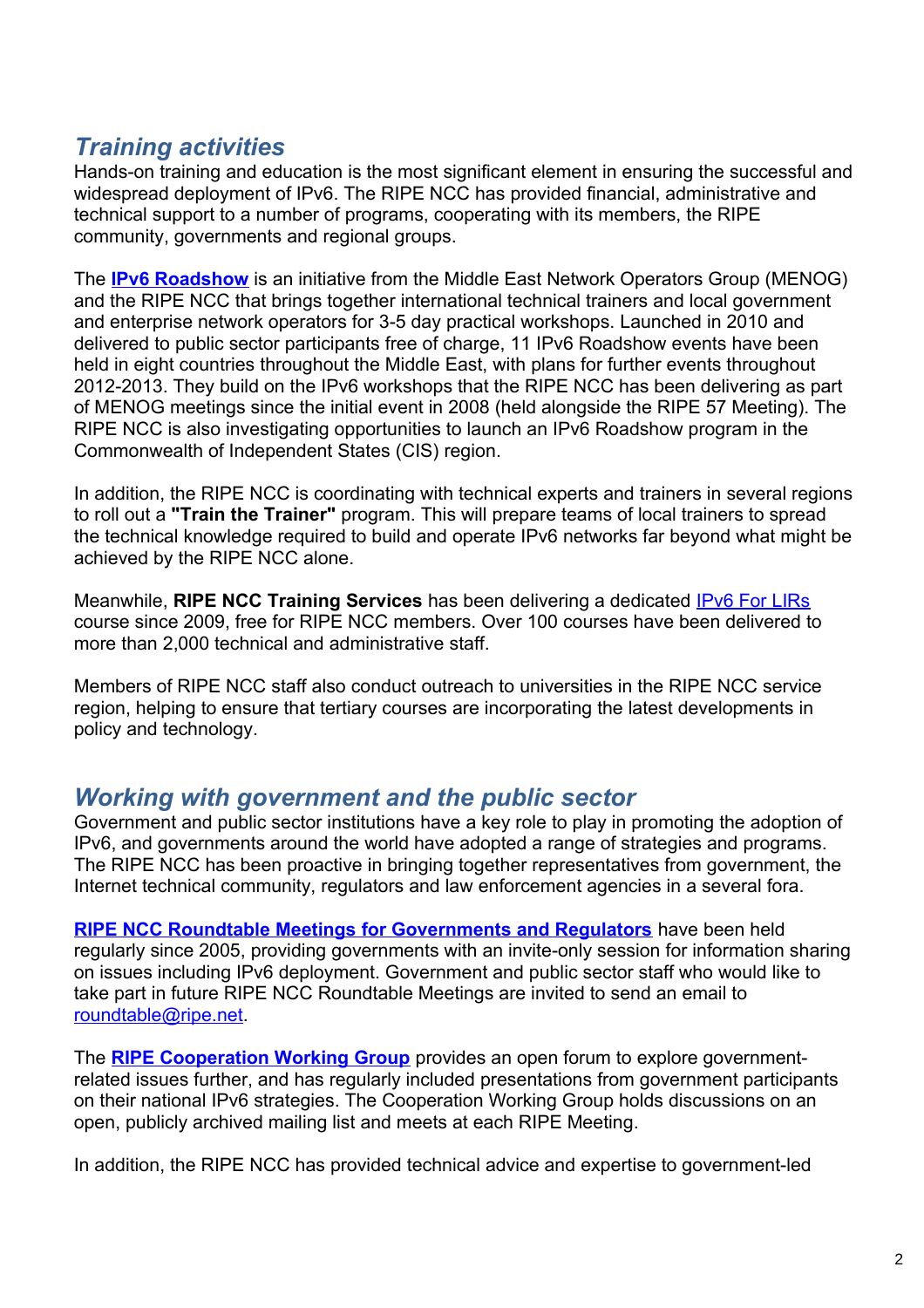national IPv6 initiatives, task forces and meetings in countries including Norway, Germany, Netherlands, United Kingdom, Sweden, Qatar, Moldova, Belgium, UAE, Lebanon and Saudi Arabia. We welcome the opportunity to work further with these countries and others over the coming years.

Finally, the RIPE NCC has worked closely with Law Enforcement Agencies (LEAs) to build understanding of the security and registration issues relating to IPv6 deployment. This work has included targeted training sessions and regular **RIPE NCC LEA Meetings** alongside security industry events.

#### <span id="page-2-0"></span>*Supporting technical and industry forums*

Raising awareness of IPv6 among all Internet stakeholders has been a priority for the RIPE NCC for many years. RIPE NCC staff and RIPE community representatives attend technical and non-technical events and conferences around the world to talk about the urgent need for IPv6 deployment for every kind of Internet stakeholder.

The RIPE NCC has also been instrumental in helping to establish two major new Network Operators' Groups (NOGs) in recent years: the **[Middle East Network Operators Group](http://www.menog.net/)  [\(MENOG\)](http://www.menog.net/)** and the **[Eurasian Network Operators Group \(ENOG\)](http://www.enog.org/)**. These groups are important fora for sharing knowledge and expertise and facilitate the cooperation necessary to address specific local, national and regional concerns or issues. They are also an invaluable opportunity for local communities to build relationships with Internet experts and colleagues from around the world.

By contributing financial, technical and administrative expertise vital to developing and maintaining these organisations, the RIPE NCC is helping to ensure that network operators in some of the most rapidly growing parts of our service region have the opportunity to build expertise and experience through education, information sharing and professional networking.

[RIPE NCC Regional Meetings](https://www.ripe.net/ripe/meetings/regional-meetings) also serve as important opportunities to bring together operators and other stakeholders in the **Russian region**, the **Middle East** and **South-East Europe** and allow them to meet with RIPE NCC staff, international experts and local peers about IPv6, whether through case studies, statistics, regional updates or hands-on workshops.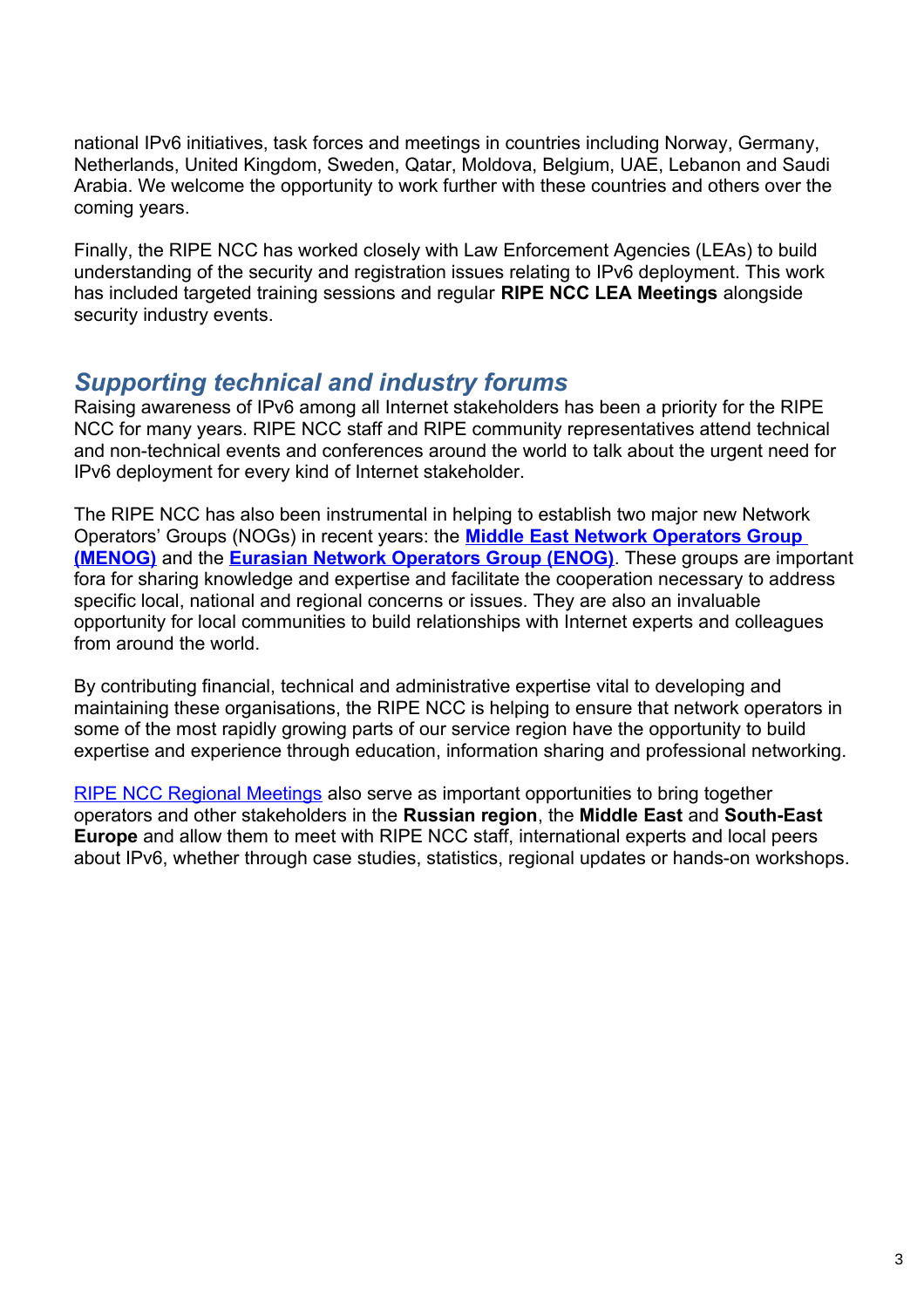## <span id="page-3-2"></span>*Providing statistics and analysis*

Accurate statistics and in-depth analysis are key to developing IPv6 strategy in both the public and private sector. This is another area where the RIPE NCC has taken strong initiatives, both independently and with partner institutions.

The RIPE NCC has developed several publicly available tools that can be used to determine the progress of IPv6 deployment in countries, sectors or other groupings. **[IPv6 RIPEness](http://ipv6ripeness.ripe.net/)** measures the IPv6 preparedness of RIPE NCC members, while our study of **[IPv6 Enabled](http://v6asns.ripe.net/v/6)  [Networks](http://v6asns.ripe.net/v/6)** provides insight into IPv6 deployment over time. More information on these and many other IPv6 measurement and analysis projects is available on [RIPE Labs.](https://labs.ripe.net/)

The **Global IPv6 Deployment Monitoring Survey** has been held annually since 2009. Initially backed by the European Commission, it has been developed by GNKS Consult in collaboration with TNO and the RIPE NCC, with input from the RIPE community. This survey provides an insight into Internet community readiness and attitudes to IPv6 deployment.

Data and analysis from each of the annual surveys is available on the website of the **[Number](http://www.nro.net/ipv6)  [Resource Organization \(NRO\)](http://www.nro.net/ipv6)**.

#### <span id="page-3-1"></span>*Supporting RIPE community initiatives*

The RIPE community is an open forum of people interested in IP address policy, and an important source of knowledge and technical cooperation. As the secretariat for RIPE, the RIPE NCC has facilitated community-led initiatives such as the RIPE Document **["Requirements For IPv6 in ICT Equipment"](https://www.ripe.net/ripe/docs/ipv6-in-ict)**, a document that provides government and large enterprise stakeholders with specific information to assist them in producing requests for proposals (RFPs) that include IPv6-compatibility.

The **[IPv6 CPE \(Customer Premises Equipment\) Survey](https://labs.ripe.net/Members/mirjam/ipv6-cpe-surveys)** is another community project coordinated by the RIPE NCC, which aims to identify the status of various CPEs in terms of IPv6 compatibility, specifically comparing company claims with real-world user experiences.

#### <span id="page-3-0"></span>*Online resources*

The RIPE NCC maintains several online resources that provide a range of information for Internet stakeholders wanting to learn about IPv6.

**[IPv6 Act Now](http://www.ipv6actnow.org/)** was first published in 2009 as a general resource for all Internet stakeholders seeking relevant information on IPv6. Alongside up-to-date statistics, presentations given at events, news and links, it includes a "How To Act Now" section, outlining the steps that different stakeholder groups can take in deploying IPv6.

**[RIPE Labs](https://labs.ripe.net/)** is a community platform for network operators, developers and industry experts to present, test and discuss innovative Internet-related tools, ideas and analysis. Users can browse the wide range of **IPv6-related RIPE Labs articles and content**.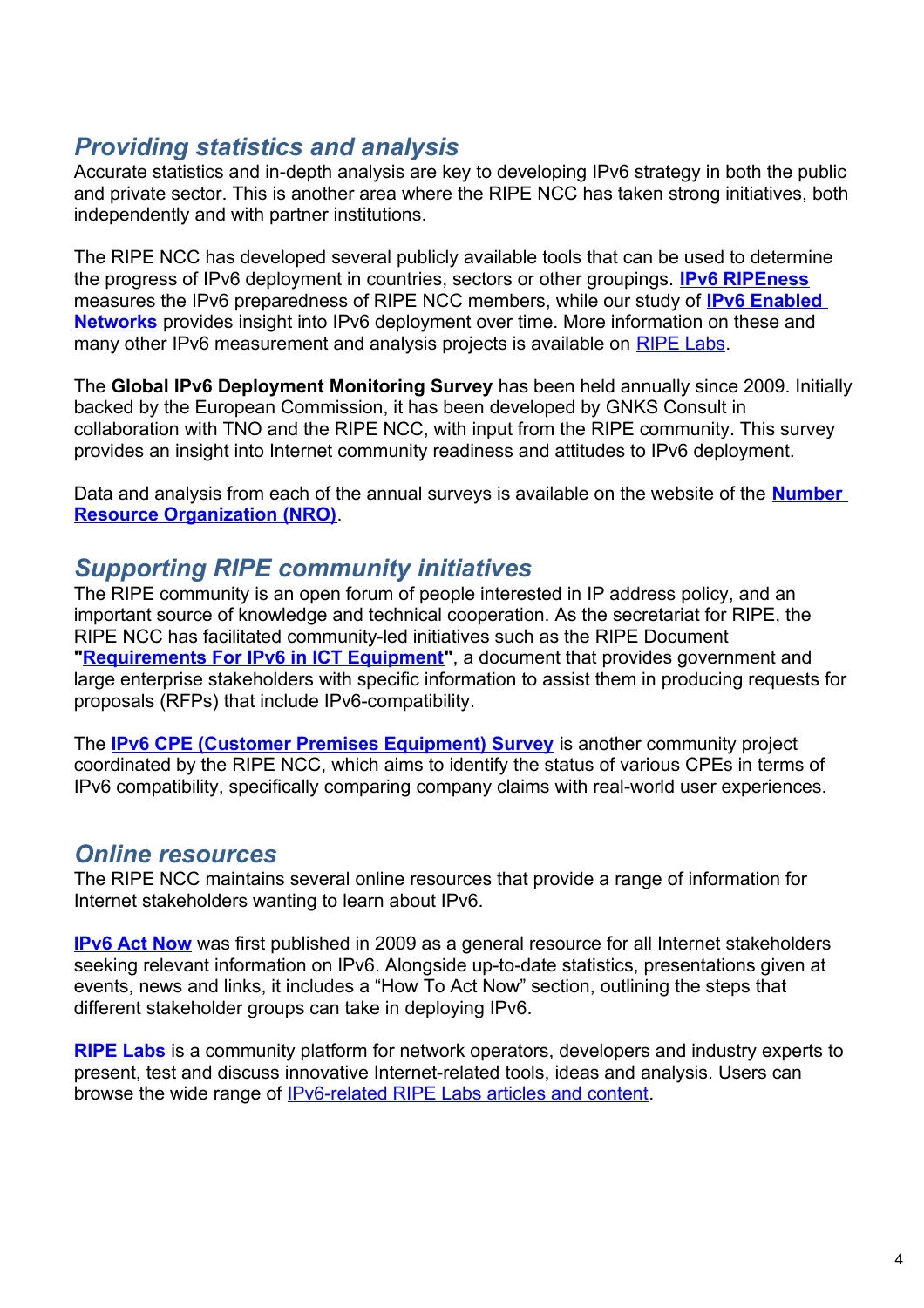#### <span id="page-4-1"></span>*Multi-stakeholder forums*

The deployment of IPv6 is an issue that reaches far beyond the Internet technical community. The RIPE NCC - often working with the other RIRs under the umbrella of the NRO - has played a prominent role in the promotion of multi-stakeholder Internet governance events and forums over the past decade. Through these forums, the RIPE NCC has sought to educate and engage all Internet stakeholders in discussing IPv6-related issues. Find out more about the regional efforts undertaken by each RIR and coordinated global efforts on the NRO [website.](http://www.nro.net/ipv6)

Beginning with the second **[Internet Governance Forum \(IGF\)](https://www.ripe.net/internet-coordination/internet-governance/multi-stakeholder-engagement/igf)** event held in Rio de Janeiro in 2007, the NRO has helped organise workshops and dedicated sessions at each IGF to examine the global progress of IPv6 adoption, and its implications for all Internet stakeholders. The RIPE NCC has also been active in promoting IPv6 awareness at regional and national Internet governance events, including **[EuroDIG](http://www.eurodig.org/)** and the **[Arab IGF](http://www.igfarab.org/)** (the first Arab IGF is scheduled to take place in October 2012).

In addition, RIPE NCC staff and members of the RIPE community have been active participants in discussions with the **[OECD](https://www.ripe.net/internet-coordination/internet-governance/multi-stakeholder-engagement/oecd)** and **[ITU](https://www.ripe.net/internet-coordination/internet-governance/multi-stakeholder-engagement/itu)**, providing expertise, information and statistics to aid in the development of effective government strategies and policy in relation to IPv6. The RIPE NCC was also an active contributor to the ITU's IPv6 Group, which recently concluded its work by recognising the important cooperative efforts being undertaken by the Internet technical community and the public sector, particularly in emerging economies.

## <span id="page-4-0"></span>*World IPv6 Launch*

**[World IPv6 Launch](http://www.worldipv6launch.org/)** was a global event that took place on 6 June 2012, bringing together thousands of leading Internet organisations and businesses, ranging from Google to Deutsche Telekom, in permanently enabling IPv6. The event built on the success of **[World IPv6 Day](http://www.internetsociety.org/ipv6/archive-2011-world-ipv6-day)**, which was held on 8 June 2011, and also celebrated the successful collaboration and contributions of the multi-stakeholder community to safeguarding the future growth of the Internet.

The RIPE NCC took an active role in World IPv6 Launch, including:

- - [Co-organising an event](file:///-%09http/::www.ripe.net:internet-coordination:press-centre:world-ipv6-launch-takes-centre-stage-at-amsterdams-science-park) with the University of Amsterdam on the day itself, briefing local and international press, monitoring Internet data and providing real-time information and analysis.
- Collection and analysis of Internet data in the period leading up to and following 6 June 2012. Some results of this analysis have already been published on the RIPE Labs website:
	- o [World IPv6 Launch RIPEstat Case Studies](https://labs.ripe.net/Members/becha/world-ipv6-launch-ripestat-case-studies)
	- o [First Measurement Results from IPv6 Launch](https://labs.ripe.net/Members/mirjam/first-results-from-ipv6-launch)
	- o [Measuring World IPv6 Launch Participants From All Over The World](https://labs.ripe.net/Members/emileaben/measuring-world-ipv6-launch-participants-from-all-over-the-world)
	- o [RIPEstat DNS Widget for World IPv6 Launch](https://labs.ripe.net/Members/becha/ripestat-dns-widget-for-world-ipv6-launch)

These articles can be found at: <https://labs.ripe.net/ipv6launch>